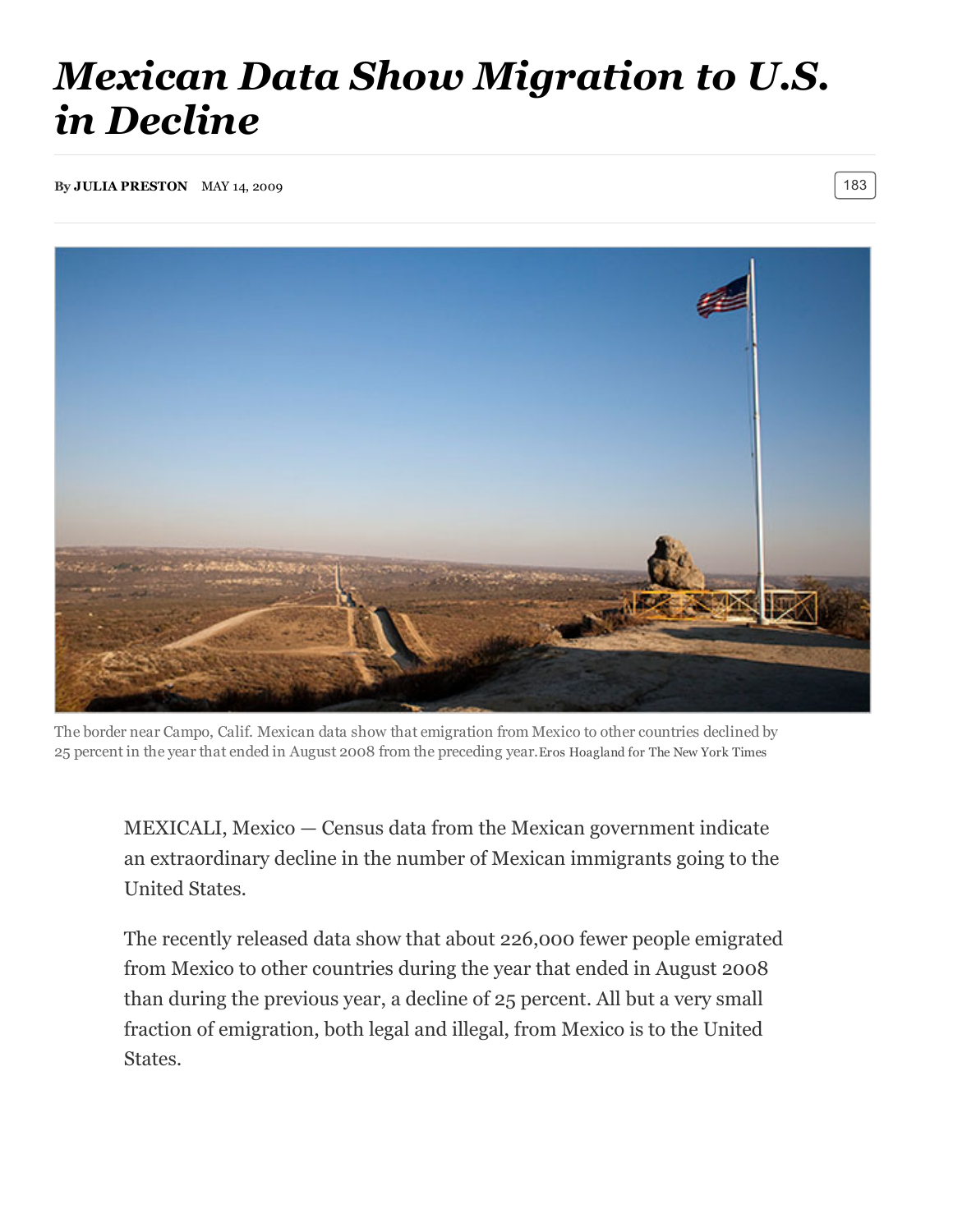Because of surging [immigration,](http://topics.nytimes.com/top/reference/timestopics/subjects/i/immigration_and_refugees/index.html?inline=nyt-classifier) the Mexican-born population in the United States has grown steeply year after year since the early 1990s, dipping briefly only after the attacks of Sept. 11, 2001, census data in both countries show.

Mexican and American researchers say that the current decline, which has also been manifested in a decrease in arrests along the border, is largely a result of Mexicans' deciding to delay illegal crossings because of the lack of jobs in the ailing American economy.

ADVERTISEMENT

The trend emerged clearly with the onset of the recession and, demographers say, provides new evidence that illegal immigrants from Mexico, by far the biggest source of unauthorized migration to the United States, are drawn by jobs and respond to a sinking labor market by staying away.

"If jobs are available, people come," said Jeffrey S. Passel, senior demographer at the Pew Hispanic Center, a nonpartisan research group in Washington. "If jobs are not available, people don't come."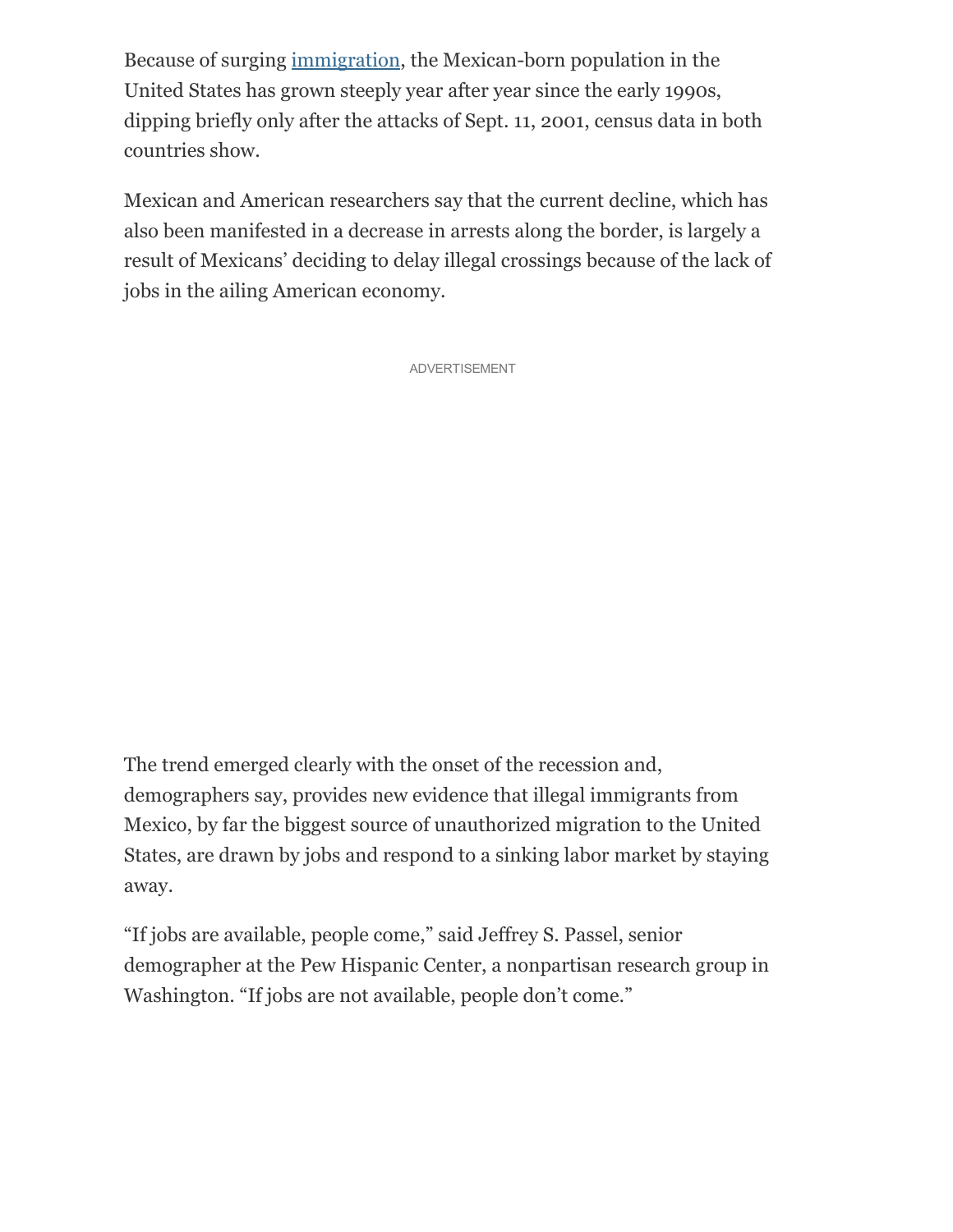The net outflow of migrants from Mexico — those who left minus those who returned — fell by about half in the year that ended in August 2008 from the preceding year. The figures are based on detailed household interviews conducted quarterly by the census agency in Mexico, the National Institute of Statistics and Geography.

Along the border, the signs of the drop-off are subtle but ubiquitous. Only two beds are filled in a shelter here that houses migrants hoping to sneak into the United States. On the American side, near Calexico, Calif., Border Patrol vans return empty to their base after agents comb the desert for illegal crossers.

In recent weeks, the spread of [swine](http://topics.nytimes.com/top/reference/timestopics/subjects/i/influenza/swine_influenza/index.html?inline=nyt-classifier) flu in Mexico and the government's response of shutting down schools and canceling public gatherings brought migration here and elsewhere nearly to a halt. But demographers expect the deep flu-related decline to be temporary.

With so many Mexicans remaining in their home villages, the population of illegal immigrants in the United States stopped growing and might have slightly decreased in the last year, an abrupt shift after a decade of yearly influxes, research by demographers in the United States shows. Mexicans account for 32 percent of immigrants in the United States, and more than half of them lack legal status, the Pew center has reported.

Still, at least 11 million illegal immigrants remain in the United States, the demographers say. Despite collapsing job markets in construction and other low-wage work, there has been no exodus among Mexicans living in the United States, the Mexican census figures show. About the same number of migrants  $-450,000$  – returned to Mexico in 2008 as in 2007.

> Some researchers argue that the drop in crossings from Mexico proves that tough law enforcement at the border and in American workplaces can reduce illegal immigration in times of rising unemployment in the United States. Immigration and Customs Enforcement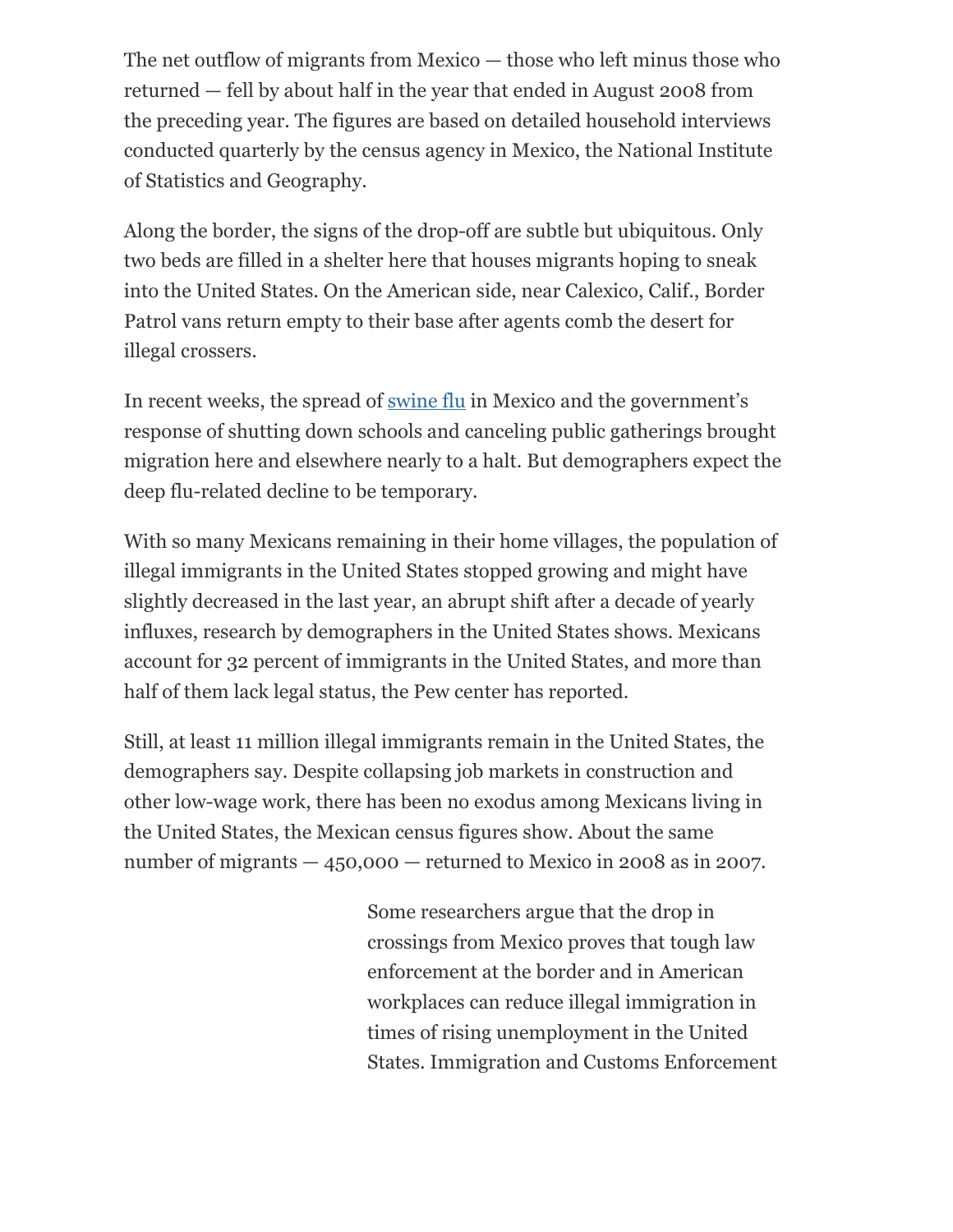A Drop in Emigration



Sources: Mexico's National Statistics, Geography and Information Institute;<br>Jeffrey S. Passel, Pew Hispanic Center

THE NEW YORK TIMES

officials stepped up factory and community raids last year, and the Border Patrol expanded its force by 17 percent in one year, to nearly 17,500 agents.

"The latest evidence suggests that you can reverse the flow," said Steven A. Camarota, a demographer at the Center for Immigration Studies, a research group in Washington that calls for reduced immigration. "It is not set in stone, so with some mix of enforcement and the economy, fewer will come and more will go home."

**ADVERTISEMENT** 

But Wayne Cornelius, the director of the Center for Comparative Immigration Studies at the University of California, San Diego, predicted that if the United States job market revived, border enforcement would become much less of a deterrent.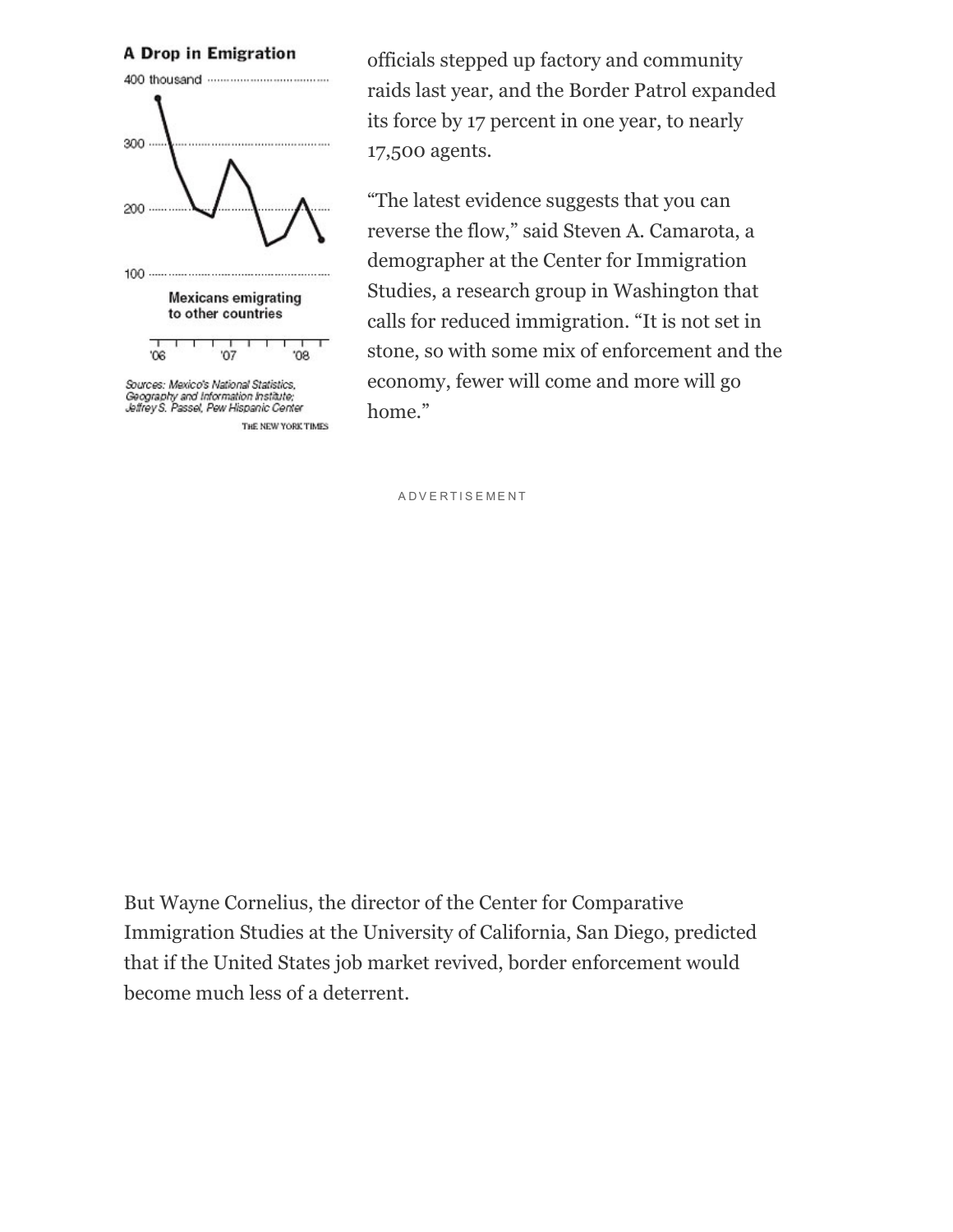The center has documented the causes of the decrease in Mexican migration though interviews this year with more than 1,000 Mexicans in California and in a Yucatán village that has been a source of migrants. In the interviews, all of the Mexicans who did set out from Yucatán for the United States reported that they eventually succeeded in crossing.

Mexicans are "not forgoing migration forever," Professor Cornelius said. "They are hoping that the economy in the United States will improve."

For now, though, Mexicans like José Luis Z., 16, of the state of Michoacán, are setting the trend. José Luis went to the Albergue del Desierto, a migrant shelter in Mexicali for minor boys, after setting out from home without telling his parents.

But when a job planting trees in Washington State fell through and he heard from migrants of increased patrolling along the border, he decided to head back home.

"I thought it would be easy, but now I see how people suffer," said José Luis, who asked that his last name be withheld because he was a minor. He said he would go back to picking strawberries in Michoacán, if his furious father did not banish him.

"There is work back home," José Luis said, "but it doesn't pay anything."

The enforcement buildup along the border, which started during the Bush administration, has made many Mexicans think twice about the cost and danger of an illegal trek when no job awaits on the other side, scholars said.

"There is a lack of certainty about jobs, so for the time being it is better to stay home," said Agustín Escobar Latapí, a sociologist at the Center for Research in Social Anthropology in Guadalajara, Mexico.

Most immigrants now need smugglers to guide them through searing deserts and hidden mountain passes where there are gaps in Border Patrol surveillance. In Mexicali, smugglers' fees are now \$3,000 to \$5,000 for a trip to Los Angeles, immigrants and social workers said. They reported that